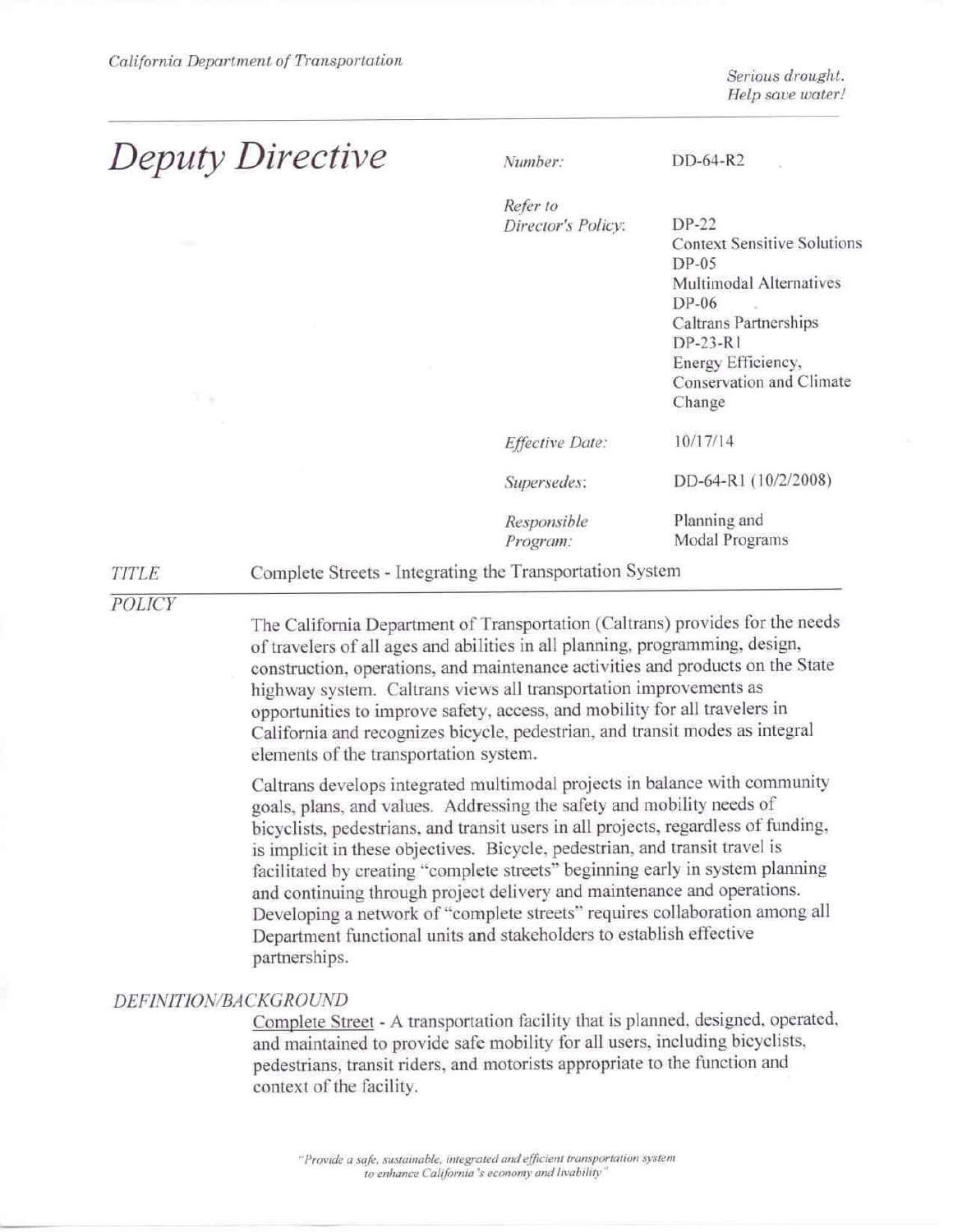Deputy Directive Number DD-64-R2 Page 2

> The intent of this directive is to ensure that travelers of all ages and abilities can move safely and efficiently along and across a network of "complete streets."

State and federal laws require Caltrans and local agencies to promote and facilitate increased bicycling and walking. California Vehicle Code (CVC) sections 21200-21212, and Streets and Highways Code (sections 890-894.2) identify the rights of bicyclists and pedestrians, and establish legislative intent that people of all ages using all types of mobility devices are able to travel on roads. Bicyclists, pedestrians. and non-motorized traffic are permitted on all state facilities, unless prohibited (CVC, section 21960). Therefore, the Department and local agencies have the duty to provide for the safety and mobility needs of all who have legal access to the transportation system.

Department manuals and guidance outline statutory requirements. planning policy, and project delivery procedures to facilitate multimodal travel. which includes connectivity to public transit for bicyclists and pedestrians. ln many instances, roads designed to Caltrans' standards provide basic access for bicycling and walking. This directive does not supersede existing Jaws. To ensure successful implementation of "complete streets," manuals, guidance, and training will be updated and developed.

#### *RESPONSIBILITIES*

Chief Deputy Director:

- Establishes policy consistent with Caltrans' objectives to develop a safe and efficient multimodal transportation system for all users.
- Ensures management staff is trained to provide for the needs of bicyclists. pedestrians. and transit users.

Deputy Directors, Planning and Modal Programs and Project Delivery:

- Include bicycle. pedestrian. and transit modes in statewide strategies for safety and mobility, and in system performance measures. •
- Provide tools and establish processes to identify and address the needs of bicyclists, pedestrians, and transit users early and continuously throughout planning and project development activities.  $\bullet$
- Ensure districts document decisions regarding bicycle, pedestrian. and transit modes in project initiation and scoping activities.  $\bullet$
- Ensure departmental manuals. guidance. standards, and procedures reflect this directive, and identify and explain Caltrans' objectives for multimodal travel.  $\bullet$
- Ensure an Implementation Plan for this directive is developed.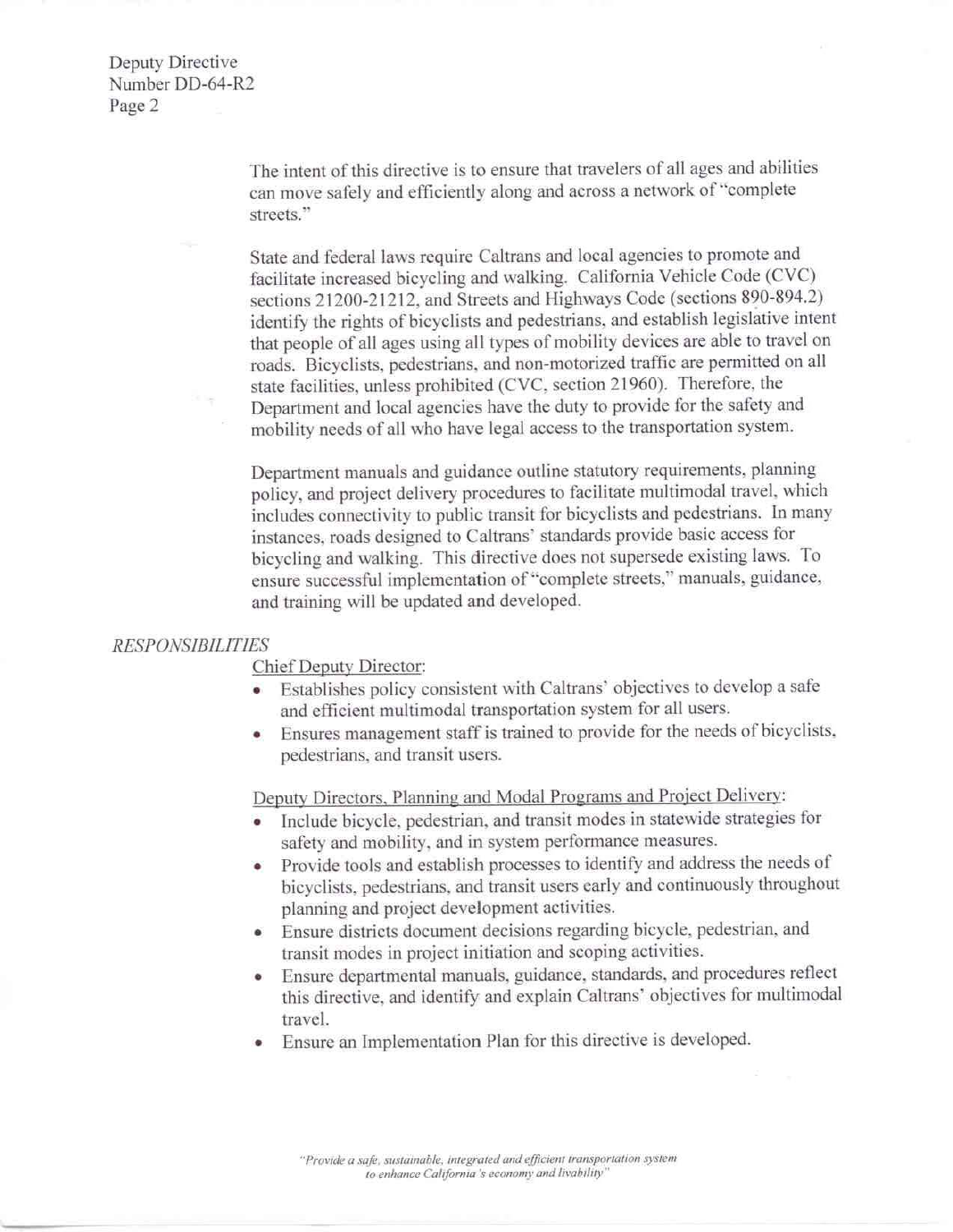Deputy Directive Nwnber DD-64-R2 Page 3

Deputy Director. Maintenance and Operations:

- Provides tools and establishes processes that ensure regular maintenance and operations activities meet the safety and mobility needs of bicyclists. pedestrians, and transit users in construction and maintenance work zones. encroachment permit work, and system operations.
- Ensures departmental manuals. guidance, standards, and procedures reflect this directive and identities and explains Caltrans' objectives for multimodal travel.

## District Directors:

- Promote partnerships with local, regional. and state agencies to plan and fund facilities for integrated multimodal travel and to meet the needs of all travelers.
- Identify bicycle and pedestrian coordinator(s) to serve as advisor(s) and external liaison(s) on issues that involve the district. local agencies, and stakeholders.
- Ensure bicycle. pedestrian, and transit needs are identified in district system planning products: addressed during project initiation; and that projects are designed. constructed. operated. and maintained using current standards.
- Ensure bicycle. pedestrian, and transit interests are appropriately represented on interdisciplinary planning and project delivery development teams.
- Provide documentation to support decisions regarding bicycle, pedestrian, and transit modes in project initiation and scoping activities.

Deputy District Directors. Planning. Design. Construction. Maintenance, and Operations:

- Ensure bicycle, pedestrian. and transit user needs are addressed and deficiencies identified during syslem and corridor planning. project initiation. scoping, and programming.
- Collaborate with local and regional partners to plan. develop, and maintain effective bicycle, pedestrian, and transit networks.
- Consult locally adopted bicycle, pedestrian. and transit plans to ensure that state highway system plans are compatible.
- Ensure projects are planned. designed, constructed, operated. and maintained consistent with project type and fundjng program to provide for the safety and mobility needs of all users with legal access to a transportation facility.
- Implement current design standards that meet the needs of bicyclists, pedestrians. and transit users in design, construction and maintenance work zones, encroachment permit work. and in system operations.
- Provide infonnation to staff. local agencies. and stakeholders on available funding programs addressing bicycle, pedestrian, and transit travel needs.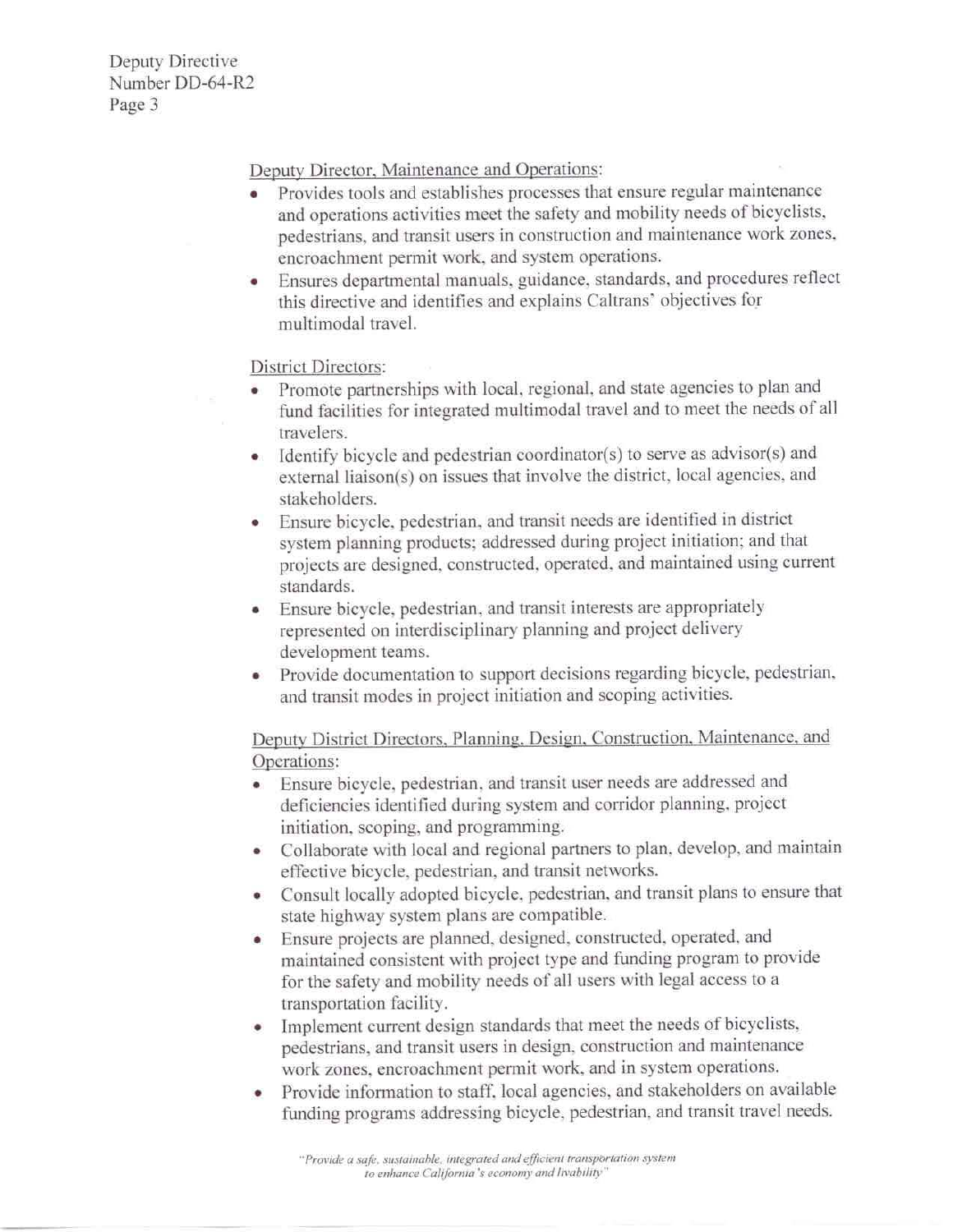Deputy Directive Number DD-64-R2 Page 4

> Chiefs, Divisions of Aeronautics, Local Assistance, Rail and Mass Transportation. Transportation Planning. Research. Innovation and Svstem Jnformation. and Transportation Programming:

- Ensure incorporation of bicycle, pedestrian, and transit travel elements in all Caltrans transportation plans and studies.
- Support interdisciplinary participation wirhin and between districts in the project development process to provide for the needs of all users.
- Encourage local agencies to include bicycle. pedestrian, and transit elements in regional and local planning documents. including general plans, transportation plans. and circulation elements.
- Promote land uses that encourage bicycle. pedestrian, and transit travel.
- Advocate, partner, and collaborate with stakeholders to address the needs of bicycle. pedestrian. and transit travelers in all program areas.
- Support the development of new technology to improve safety, mobility, and access for bicyclists. pedestrians. and transit users of all ages and abilities.
- Research, develop, and implement multimodal performance measures.
- Provide information to staff, local agencies, and stakeholders on available funding programs to address the needs of bicycle. pedestrian. and transit travelers.

Chiefs. Divisions of Traffic Operations, Maintenance, Environmental Analysis, Design, Construction, and Project Management:

- Provide guidance on project design, operation. and maintenance of work zones to safely accommodate bicyclists. pedestrians. and transit users.
- Ensure the transportation system and facilities are planned. constructed . operated. and maintained consistent with project type and funding program to maximize safety and mobility for all users with legal access. •
- Promote and incorporate, on an ongoing basis, guidance, procedures, and product reviews that maximize bicycle. pedestrian, and transit safety and mobility. •
- Support multidisciplinary district participation in the project development process to provide for the needs of all users. •

Emplovees:

- Follow and recommend improvements to manuals, guidance. and procedures that maximize safety and mobility for all users in all transportation products and activities.
- Promote awareness of bicycle, pedestrian, and transit needs to develop an integrated, multimodal transportation system.
- Maximize bicycle. pedestrian, and transit safety and mobility through each project's life cycle.